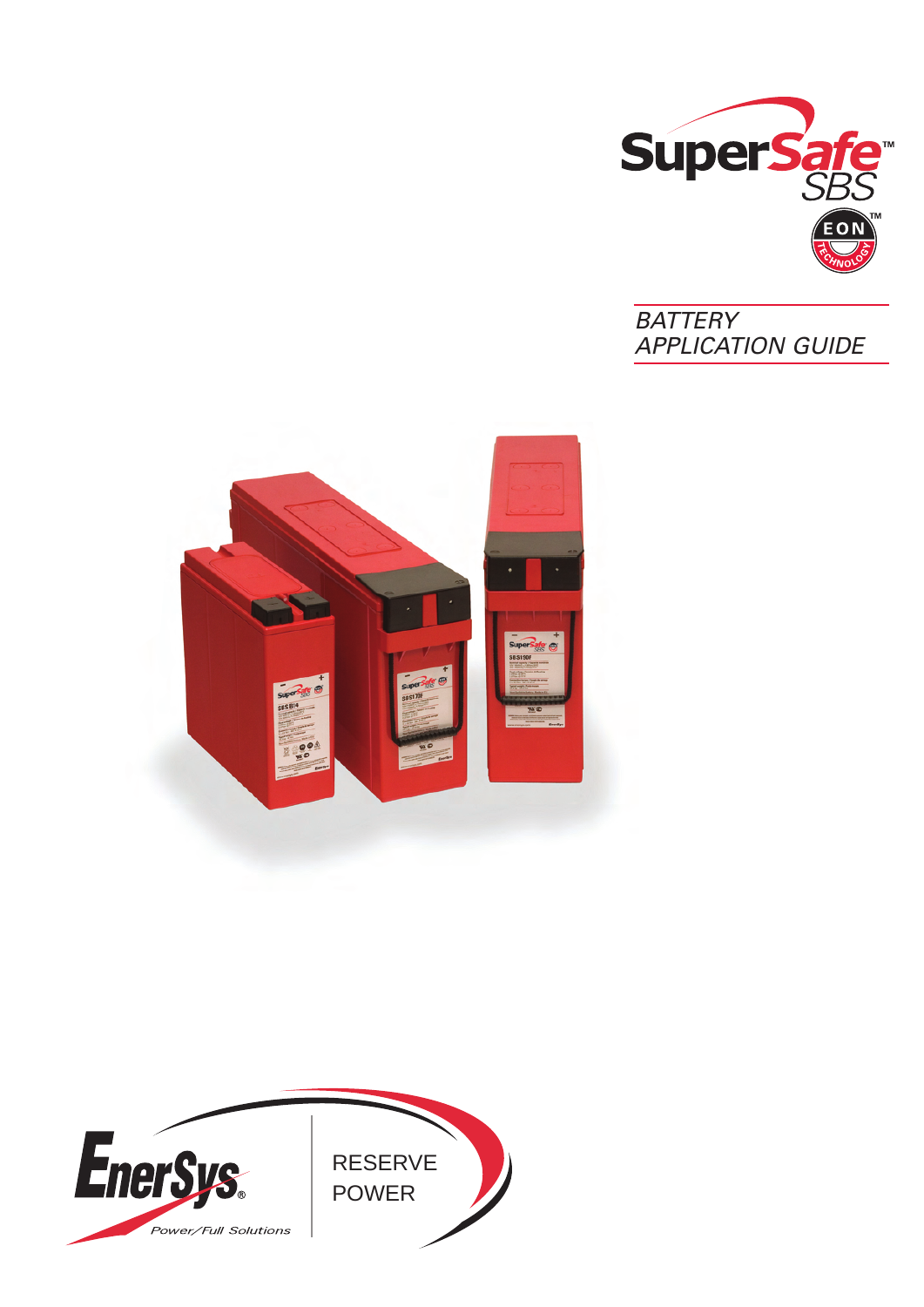EnerSys® has optimised the very successful Thin Plate Pure Lead (TPPL) SuperSafe™ SBS battery range to create the revolutionary EON Technology™, a new concept that utilises highest purity materials and state of the art manufacturing processes to deliver energy storage solutions that can meet the requirements of emerging applications whilst offering the end user enhanced performance in existing applications. Historically, the useful service life of reserve power VRLA battery systems was measured by their float life but as applications evolve from pure standby to cyclic applications, some traditional VRLA technologies find that these new requirements push them beyond their scope of operation.

SuperSafe SBS EON Technology batteries retain the long float characteristics of standard SuperSafe SBS cells and monoblocs, with the added benefit of improved cyclic ability in both float voltage and fast charge applications.

#### **Interchangeability**

SuperSafe SBS EON Technology monoblocs are fully interchangeable with standard SuperSafe SBS battery equivalents (where applicable). When used in conventional float applications the fit, form and function remain unchanged and their mixing will have no detrimental effect to either the performance or expected service life. However, where a SuperSafe SBS EON Technology monobloc is introduced as a replacement into an equivalent standard SuperSafe SBS battery it must be understood that the improved cyclic capability afforded by EON Technology will not be achieved.

### **Operating Temperature Range**

The recommended operating temperature range for optimum life and performance is 20°C. However, SuperSafe SBS EON Technology batteries can be operated in the temperature range -40°C to +50°C. In order to maintain mechanical integrity of the plastic components, the battery temperature in operation should not exceed +50°C.

#### **Storage**

Batteries lose capacity when standing on open-circuit because of parasitic chemical reactions. The self-discharge rate of SuperSafe SBS EON Technology monoblocs is very low because of the high purity of the grid lead and electrolyte. Batteries should be stored in a cool, dry area. High temperature increases the rate of self-discharge and reduces storage life.

Figure 1 shows the relationship between open-circuit voltage (OCV) and storage time at various temperatures.



The maximum storage times before a freshening charge is required and recommended open circuit voltage audit intervals are:

| Temperature<br>$(^{\circ}C / ^{\circ}F)$ | <b>Storage Time</b><br>(Months) | <b>OCV Audit Interval</b><br>(Months) |
|------------------------------------------|---------------------------------|---------------------------------------|
| $+10/+50$                                | 48                              | 6                                     |
| $+15/+59$                                | 34                              | 6                                     |
| $+20/+68$                                | 24                              |                                       |
| $+25/+77$                                | 17                              |                                       |
| $+30/+86$                                | 12                              | 3                                     |
| $+35/+95$                                | 8.5                             |                                       |
| $+40/+104$                               | 6                               | 2                                     |

Monoblocs must be given a freshening charge when bloc voltages approach the equivalent of 2.10 Volts per cell or when the maximum storage time is reached, whichever occurs first.

### **Commissioning Charge**

Before conducting a capacity discharge or fully loaded duty cycle test, the battery must be given a commissioning charge. The commissioning charge shall consist of 7 continuous days of float charge at the recommended float voltage (2.29Vpc at 20°C) with no load connected to the battery.

### **Freshening Charge**

Charge the monoblocs or strings at a constant voltage equivalent to 2.29 to 2.4Vpc with 0.1C10 Amps current for a period of 24 hours.

#### **Float Operation**

EON Technology is designed for continuous float operation on constant voltage chargers. Constant voltage charging is the safest, most efficient and recommended method of charging VRLA batteries.

The recommended float voltage setting is 2.29Vpc at +20°C/+77°F. Therefore the system voltage setting equals the number of cells in series x 2.29Vpc.

Battery life and charging characteristics are affected by temperature. Optimum battery life will be achieved when the battery is operating between +20°C/+68°F and +25°C/+77°F (see figure 2).



Battery life is reduced by 50% for every 10°C/18°F increase in temperature. Float voltage compensation reduces the charging current as battery temperature increases and partially negates the adverse effect of high temperature.

The recommended float voltage temperature compensation is: • 2.29Vpc +4mV per cell per °C below 20°C

- 
- 2.29Vpc -4mV per cell per °C above 20°C (refer to figure 3 for further details)

Temperature compensation is capped at +40°C/+104°F as at this temperature the compensated charge voltage approaches the natural open circuit voltage of the battery and there is insufficient overvoltage to keep the battery in a fully charged condition.



## **Charging Current**

Recharge time is a function of the charging voltage and current. In float applications where time to repeat duty is not so critical to recharge in an acceptable time it is recommended that the current limit should be a minimum level equalling the standing load plus 0.1C10 Amps.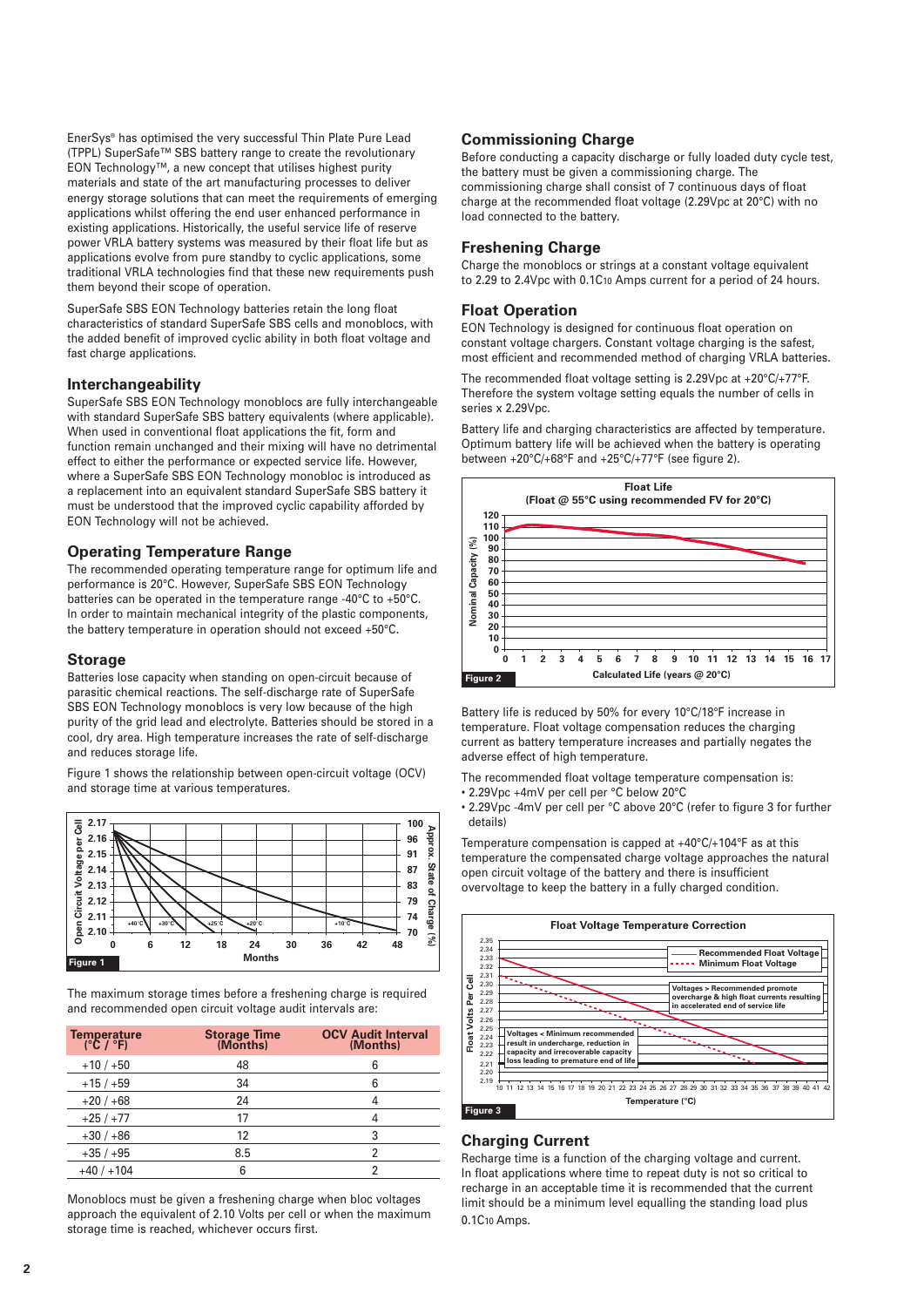

# **Fast Charging**

In addition to the long life characteristics inherent in traditional SuperSafe™ SBS TPPL battery designs, EON Technology™ has been developed to provide high performance in applications where the battery is subjected to repeated cyclic duty, where power reliability is tested by high temperatures and harsh conditions, combined with remote locations.

Fast charge techniques are best utilised for frequent discharge cyclic applications. The high charge acceptance of EON Technology is suited for applications which require a faster recharge with reduced time to repeat duty. In such applications the rectifier voltage should be set at 2.40Vpc at 20°C. Figure 4 illustrates the time to full state of charge from varying depths of discharge (C10) as a function of charge voltage.



As with float charge, temperature compensation for voltage is applicable to fast charge techniques. The profile below (figure 5) gives the recommended compensation to charge voltage for temperature.



In cyclic applications, optimal life and performance are obtained by limiting recharge at 2.40Vpc to the time taken to return 103% of discharged Ah before disconnecting the battery from the rectifier or switching to float voltage. In systems where control of charge factor is not possible, the battery will be returned to full state of charge (from 100% depth of discharge C10) in 6.5 hours at 2.40Vpc with 0.25C10 Amps available. Higher charge currents will reduce charge time, lower currents will increase charge time.

Where rectifier voltage cannot be adjusted to values >2.40Vpc to compensate for lower temperatures, the time to reach full state of charge will be increased. For additional information and guidance on this, please contact your EnerSys® representative.

**Warning!** Continuous charge at 2.40Vpc will significantly reduce battery life.

# **Current Limit**

In addition to the influence of charge voltage, the available charge current will impact on time to repeat duty. The low internal resistance of SuperSafe SBS EON Technology batteries lends itself to absorption of in rush currents as high as 6C10 Amps but is equally capable of operating with current limits as low as 0.1C10 Amps. Figure 6 below illustrates the typical time to full state of charge (2.40Vpc) as a function of available charge current from varying depths of discharge.



#### **Cycling**

EON Technology has been developed to retain the long float life characteristics associated with standard SuperSafe SBS technology and has the added capability to deliver high performance in harsh applications where cyclic duty predominates.

Extensive testing has shown that in traditional float cyclic applications SuperSafe SBS EON Technology surpasses the excellent performance of standard SuperSafe SBS battery designs, typically delivering a 33% increase in the number of cycles during evaluation to international benchmark standards (figure 7).



Where it is not always economically viable to use higher charge currents it has been demonstrated that increasing the charge voltage at a given current limit, the time to full state of charge can be radically reduced.

The electrochemical designs of SuperSafe SBS EON Technology batteries have been developed to take advantage of this characteristic. The low internal resistance ensures that SuperSafe SBS EON Technology batteries can operate with charge current limits ranging from 0.1C10 Amps to 6C10 Amps affording a high degree of operating flexibility encompassing a wide range of operating scenarios. It should be remembered that lower current limits increase time to full state of charge, regardless of charge voltage (shown in figure 8 below).



The high charge acceptance of SuperSafe SBS EON Technology batteries that enables the use of fast charge techniques provides the user with the advantage of reduced time to repeat duty and further extends the number of cycles available during service life to unparalleled levels (figure 9).